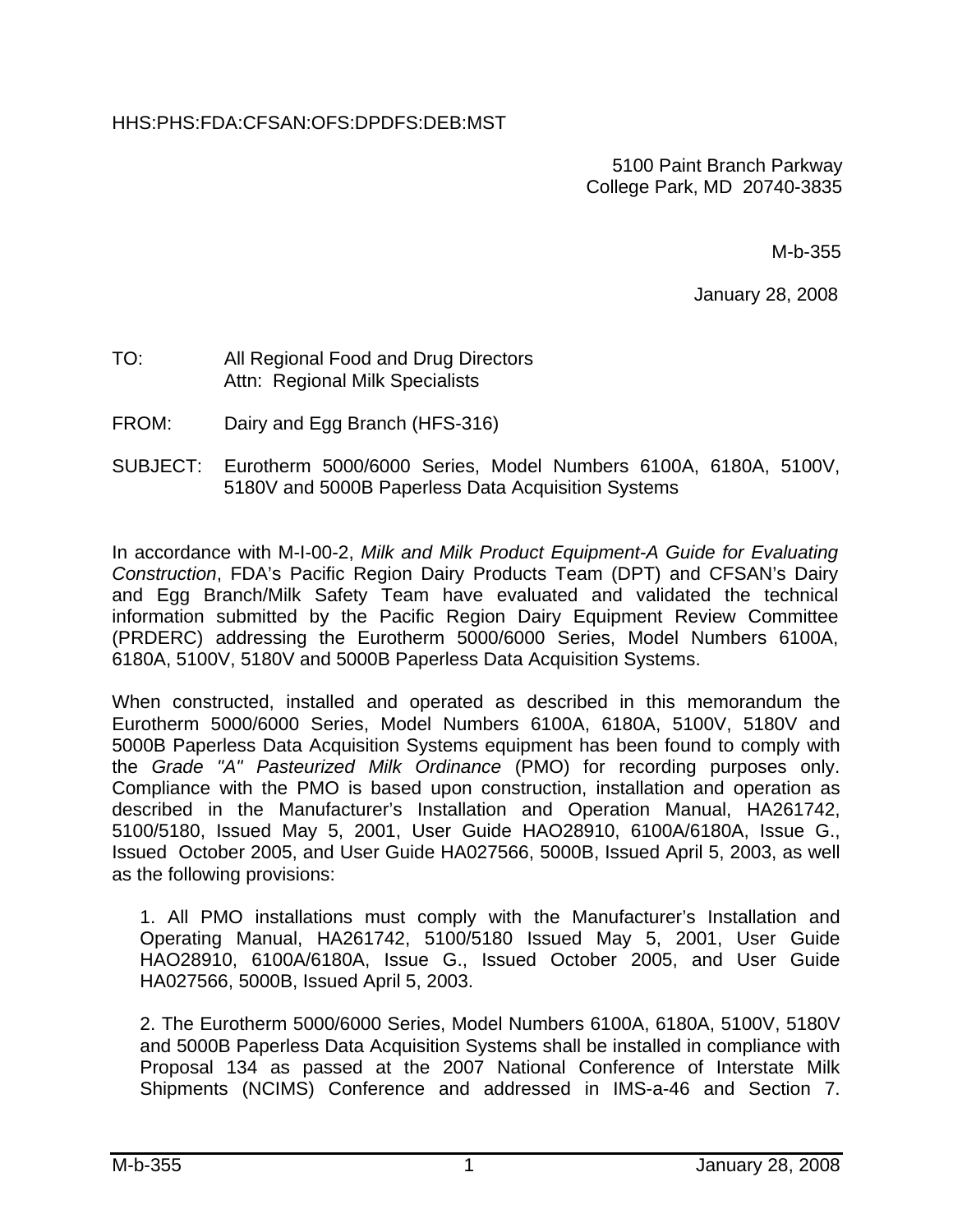Standards For Grade "A" Raw Milk For Pasteurization, Ultra-Pasteurization Or Aseptic Processing and Appendix H. Pasteurization Equipment And Procedures, Item V. Criteria For The Evaluation Of Electronic Data Collection, Storage And Reporting within the 2007 PMO.

3. The Eurotherm Paperless Data Acquisition System shall not be utilized for public health control functions for pasteurization systems.

For information regarding this equipment, please contact:

Eurotherm Controls Inc. 741-f Miller Drive S.E. Leesburg, VA 20175 Attn: Charlie Fetty Phone: (858) 774-7744 Email: Charlie.Fetty@Eurotherm.com

FDA's review and acceptance of this piece of equipment does not constitute FDA endorsement or approval. Any representation on a label or in printed literature citing or indicating as "FDA Approved" is false and misleading.

An electronic version of this memorandum is available for distribution to Regional Milk Specialists, State Milk Regulatory Agencies and State Milk Sanitation Rating Officers in your region. The electronic version should be widely distributed to representatives of the dairy industry and other interested parties and will also be available on the CFSAN Web Site at http://www.cfsan.fda.gov at a later date.

If you would like an electronic version of this document prior to it being available on the CFSAN Web Site, please e-mail your request to Robert.Hennes@ cfsan.fda.gov.

Randy Elsberry CAPT Robert F. Hennes, MPH, RS

FDA Regional Milk Specialist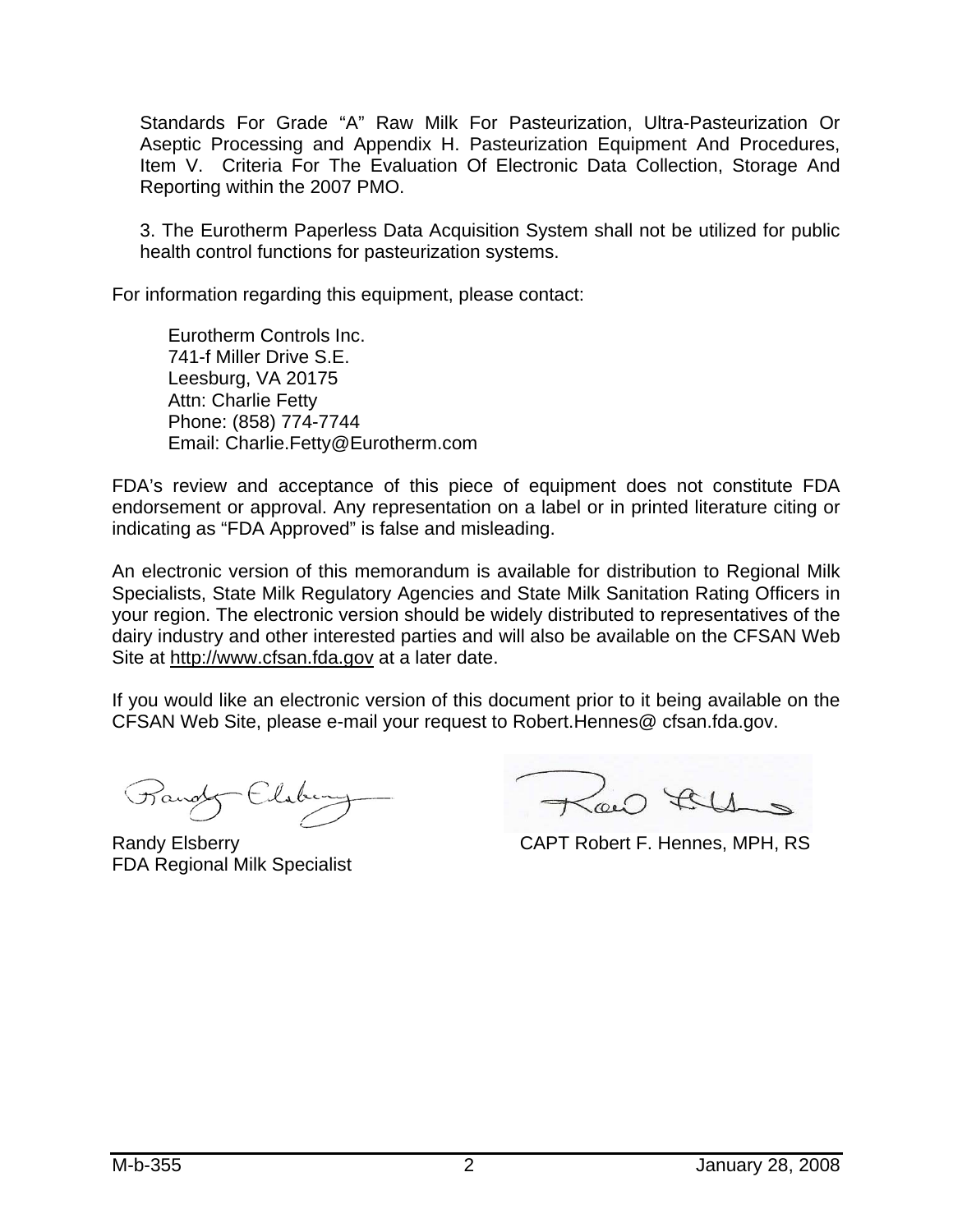